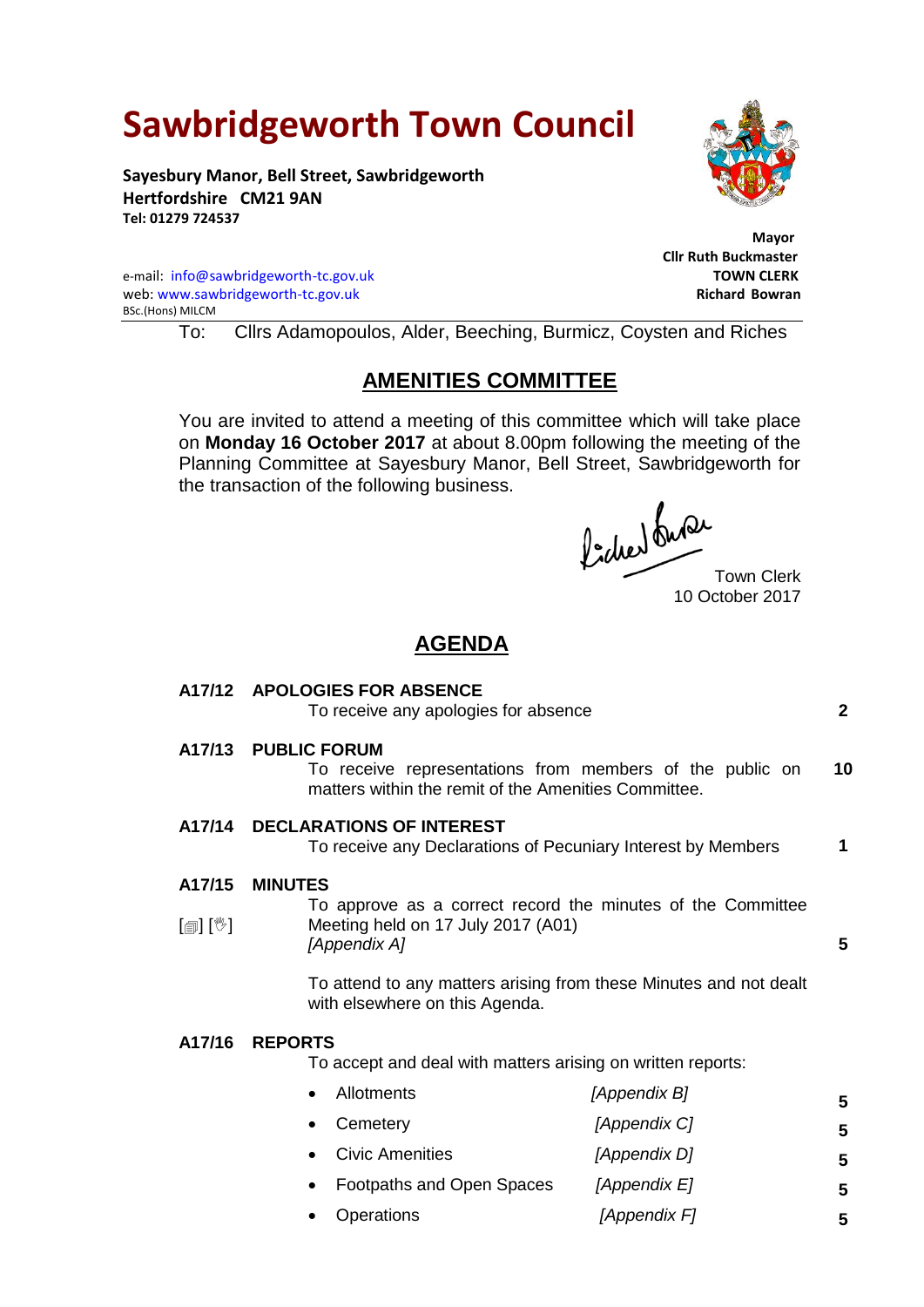## **A17/17 ITEMS FOR DISCUSSION AND DECISION**

To discuss and decide on current projects

- Citizens Awards *[Appendix G]* **10**
- Floral Displays *[Appendix H]* **10**
- Future Markets *[Appendix J]* **20**
- Christmas Lights *[Appendix K]* **10**

#### **A17/18 BUDGET 2018/19**

To recommend items for inclusion in the Budget for 2018/19 *[Appendix L]* **20**

- Allotments
- Cemetery
- Civic Amenities
- Footpaths and Open Spaces
- Operations

#### **A17/19 NEXT MEETING**

To note that the date for the next meeting of the Committee has been scheduled for Monday 12 February 2018.

## **Members of the Public and the Press are cordially invited to attend all meetings of the Council and its Committees.**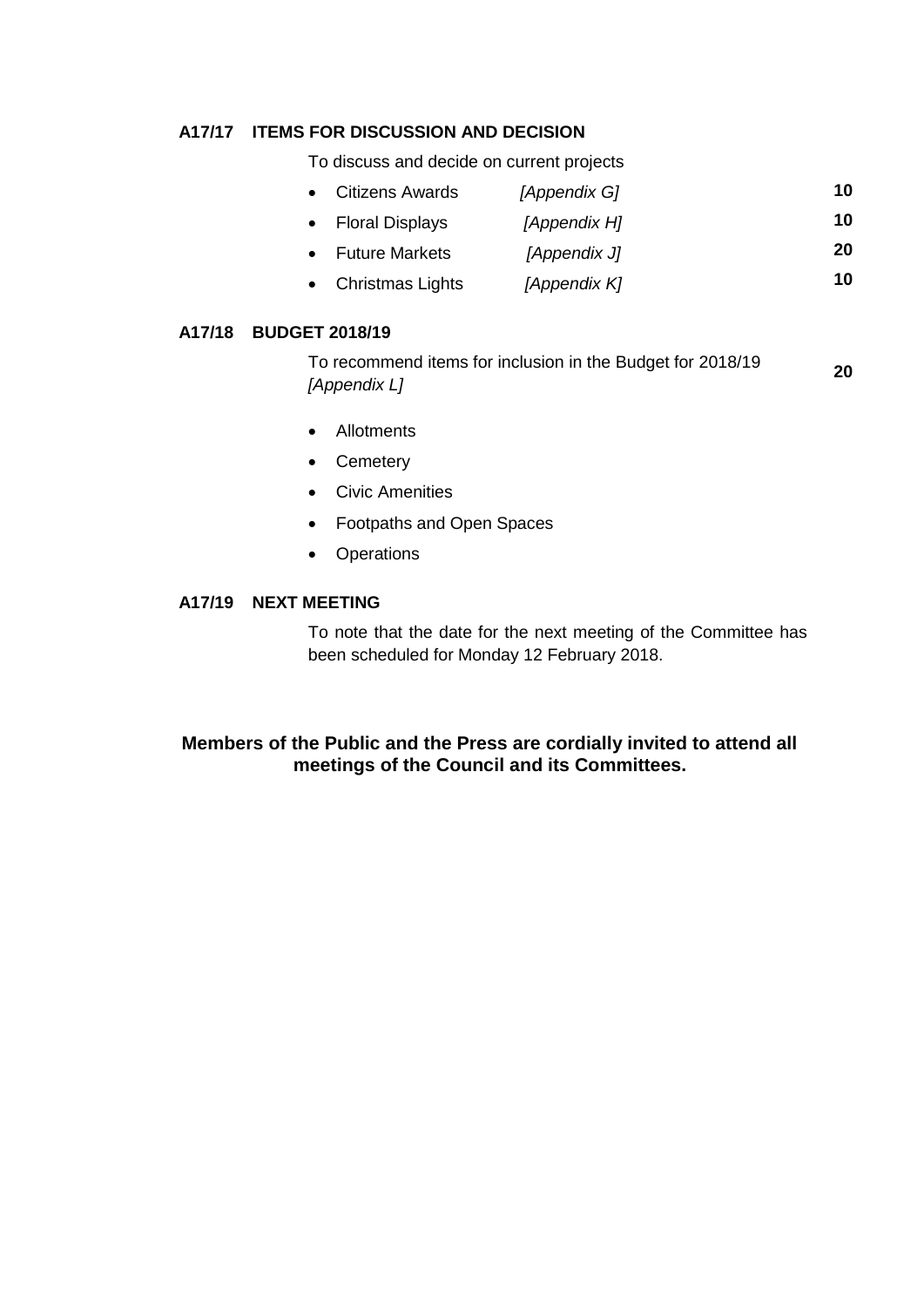To: Amenities Committee From: Laura Carter Subject: **Allotment Report October 2017** Date: 09 October 2017

## **Introduction**

Allotment plots per section are as follows:

Bellmead – 10 Bullfields – 48 Southbrook – 45 Vantorts – 10

|                   | <b>Budgeted Income</b> | <b>Budgeted Expenditure</b> |
|-------------------|------------------------|-----------------------------|
| <b>Bellmead</b>   | 180                    | 340                         |
| <b>Bullfields</b> | 1,000                  | 600 (includes annual skip)  |
| Southbrook        | 2,000                  | 600 (includes annual skip)  |
| Vantorts          | 150                    | 400                         |

## **Present Situation**

In summary there are 113 allotment plots across the four sites. These plots vary in size from 3.5 rods to 10 rods (approx.).

In addition the two larger sites have an on-site toilet and a chicken house, which are maintained by the Allotment Association. Southbrook also has a beehive.

The current charge for an allotment is £4per rod, plus £5 water charge for a full plot (8 rods and over) with a concessionary discount of £1 per rod. Allotment holders have been notified in their 2017/18 renewal of a rent increase of £1 per rod for 2018/19. There is no planned increase for water.

The waiting list is currently at 11, with some wanting to go on specific plots if/when they become available.

All sites are fully utilised, with the exception of Bullfields, due to outstanding work required before plots can be re-let to new tenants. There are currently 11 plots which need various levels of attention. The Town Ranger has only had the capacity to carry out essential repairs at the allotments during the Spring/Summer months. It is anticipated that during the Autumn/Winter months the Ranger can begin to devote some time to allotment maintenance, after which these plots can be re-let to new tenants.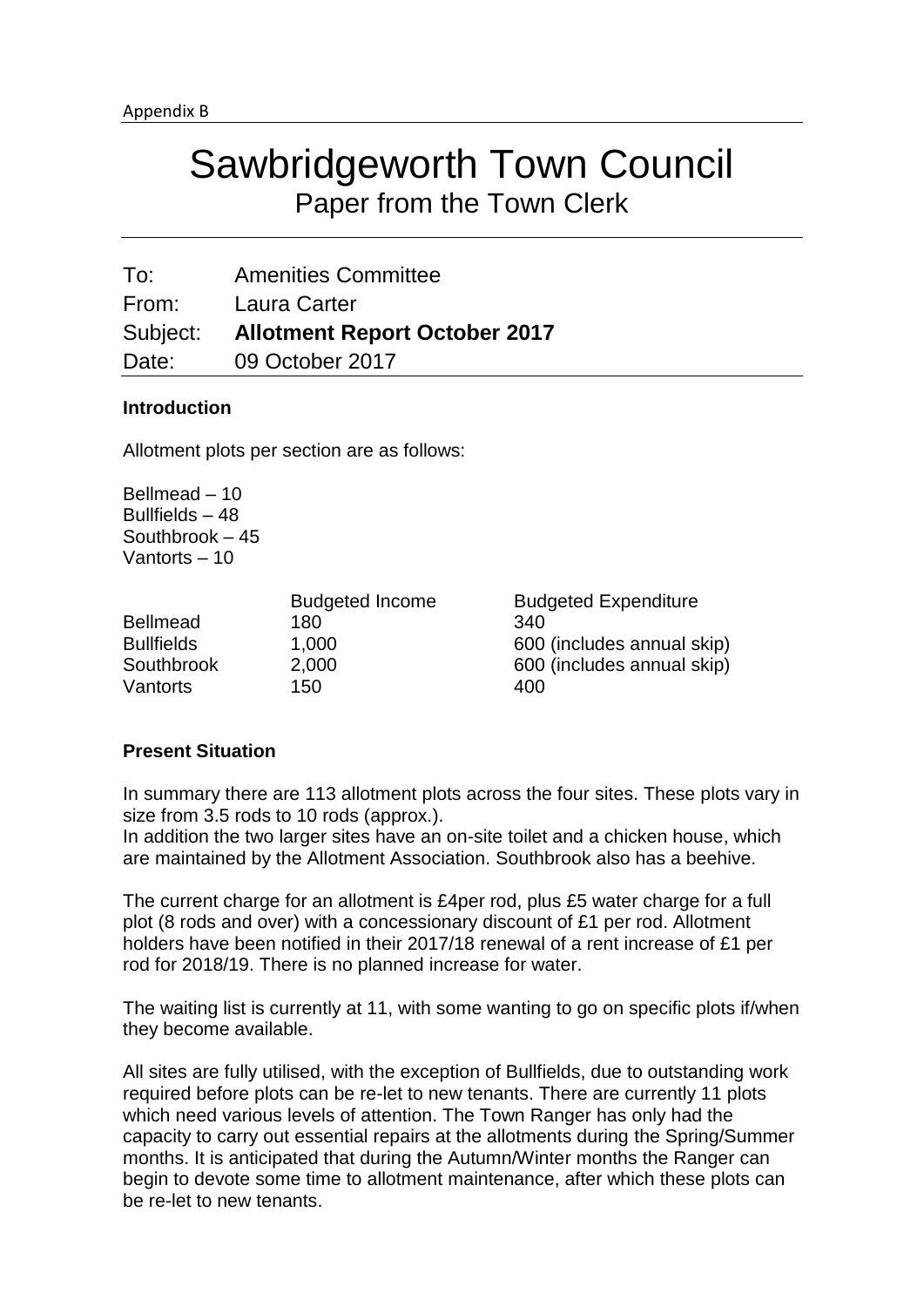## **Future work**

The boundaries at Bellmead and Southbrook are currently maintainable by the Town Ranger and this will be scheduled for early 2018.

There is significant boundary work required at both Vantorts and Bullfields sites. It is estimated that it has been in excess of 15 years since any such work has taken place. A tree surgeon has already visited the site of Vantorts and a quote is pending, but it is estimated that the work will cost approximately £2,000. This work will need to be completed early 2018.

The amount of work required along the boundary of the Bullfields site is much more significant and will likely require ground clearance on a couple of plots, as well as tree/hedge work. Due to the amount of work required and the cost being in excess of £3,000, it is expected that this will need to be planned and completed over the next few years.

An extension to the water line at Southbrook allotments will cost approximately £1,000 and will be schedule for Winter 2017/18.

## **Priorities**

- 1. Vantorts boundary clearance
- 2. Southbrook Water extension
- 3. Bullfields boundary & ground clearance (suggested 3yr plan)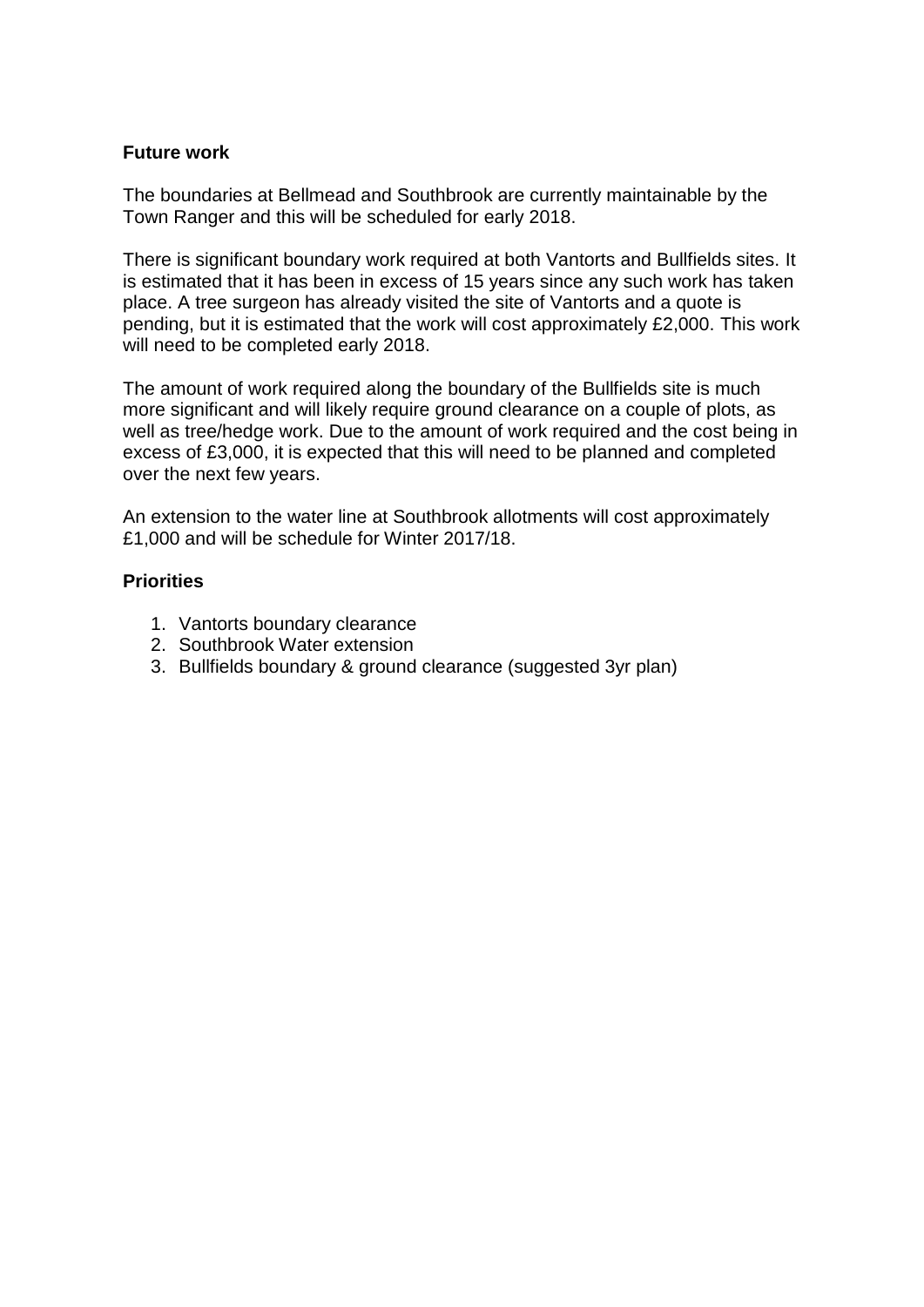| To:      | <b>Amenities Committee</b>          |
|----------|-------------------------------------|
| From:    | Joanne Sargant                      |
| Subject: | <b>Cemetery Report October 2017</b> |
| Date:    | 03 October 2017                     |

#### **Introduction**

25 Burials / interments to date since January 2017. The Three Mile Pond Cemetery opened in 1952.

Grave Spaces per section are as follows:

A section – 123 B section – 144 C section – 285 D section – 105 E section – 156 F section – 171 (note this section is open and there are 12 further available before full) G section – 119 (note this section is open and there are a further 20 spaces available) J section – 27 (note this section is open for full Kerb Set burials)

In summary there are 1,130 graves currently at the Three Mile Pond site and a majority of these grave spaces have more than one burial / interment and many have up to four (please note that four is the maximum number of interments into a grave space)

In addition to actual grave spaces in the cemetery in the traditional format of Grave Space + Memorial Headstone, we offer an Exclusive Right of Burial (ERB) option for ashes to be interred at the base of a memorial tree. We have several interments of this nature in addition to some trees that are merely Memorial Trees. Scattering of ashes are nonexclusive rights of burial and although they are now recorded some were not previously recorded and therefore accurate figures are not obtainable.

#### **Present Situation**

The open sections in the cemetery (F,G and J) are quickly reaching capacity and therefore it was agreed that routine works to prepare the cemetery and other town council assets would be carried out by sub-contracted labour. A decision to not re-employ after the departure of Terry Wilson in May 2016 would restrict the activities of the current ranger and therefore essential works at the cemetery and the allotments would be undertaken to keep the allotments and cemetery in good working order and provide forward planning for the future of all sites. Sub-Contracted labour is sought on an ad-hoc basis and costs are kept to a minimum to ensure good value for money and continuity of service to the parish of Sawbridgeworth.

With this in mind section J and a new section following the completion of F are being prepared for burial / interment which could be as soon as spring 2018.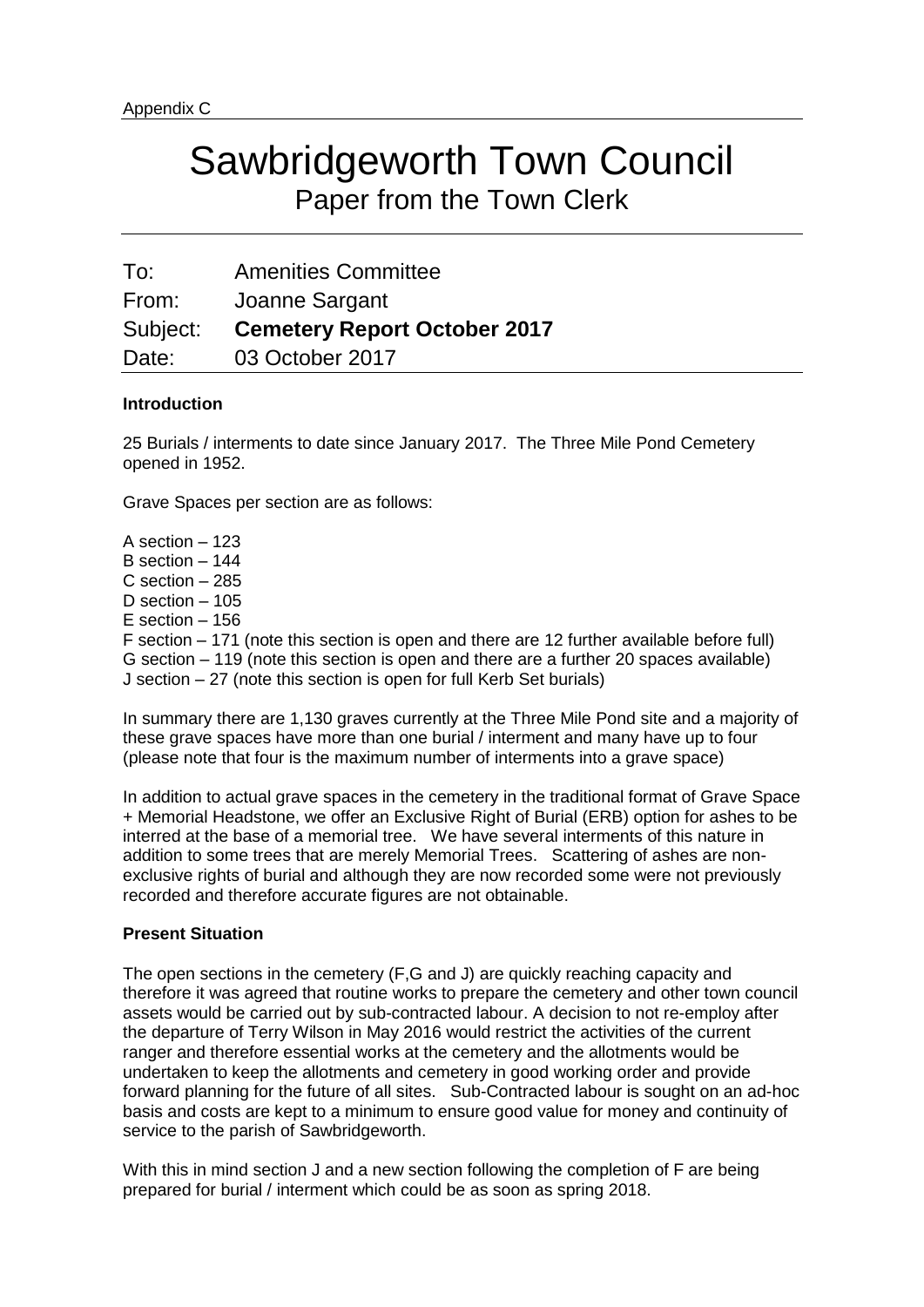#### **Future Projects**

The opening of new section will require the road network in the cemetery to be extended. It is planned that the section directly in front of Section F will be used. Preparation work on this section has already begun with the covering of the old spoil bank that will be planted up over winter in preparation for next Spring / Summer. The planting of this bank will be with evergreen, low growing ground cover plants so that maintenance of the area is kept to a minimum, there will be a mix of shrubs that will display all year round interest.

The new road is essential for the growth of the cemetery, funeral vehicles and visitors will require access to the new area. The cost of such a project is high and therefore a detailed proposal for the tender of this work will be prepared in the coming months. The tender will be presented to contractors for quotation. The new section will be available for burial in Spring of 2018 if required, however the work for the new road network must be complete in the year 2017-2018 in order that the new section be fully operational in the next financial year.

Please see below an overview of the land with the new section location shown (note, not to scale)

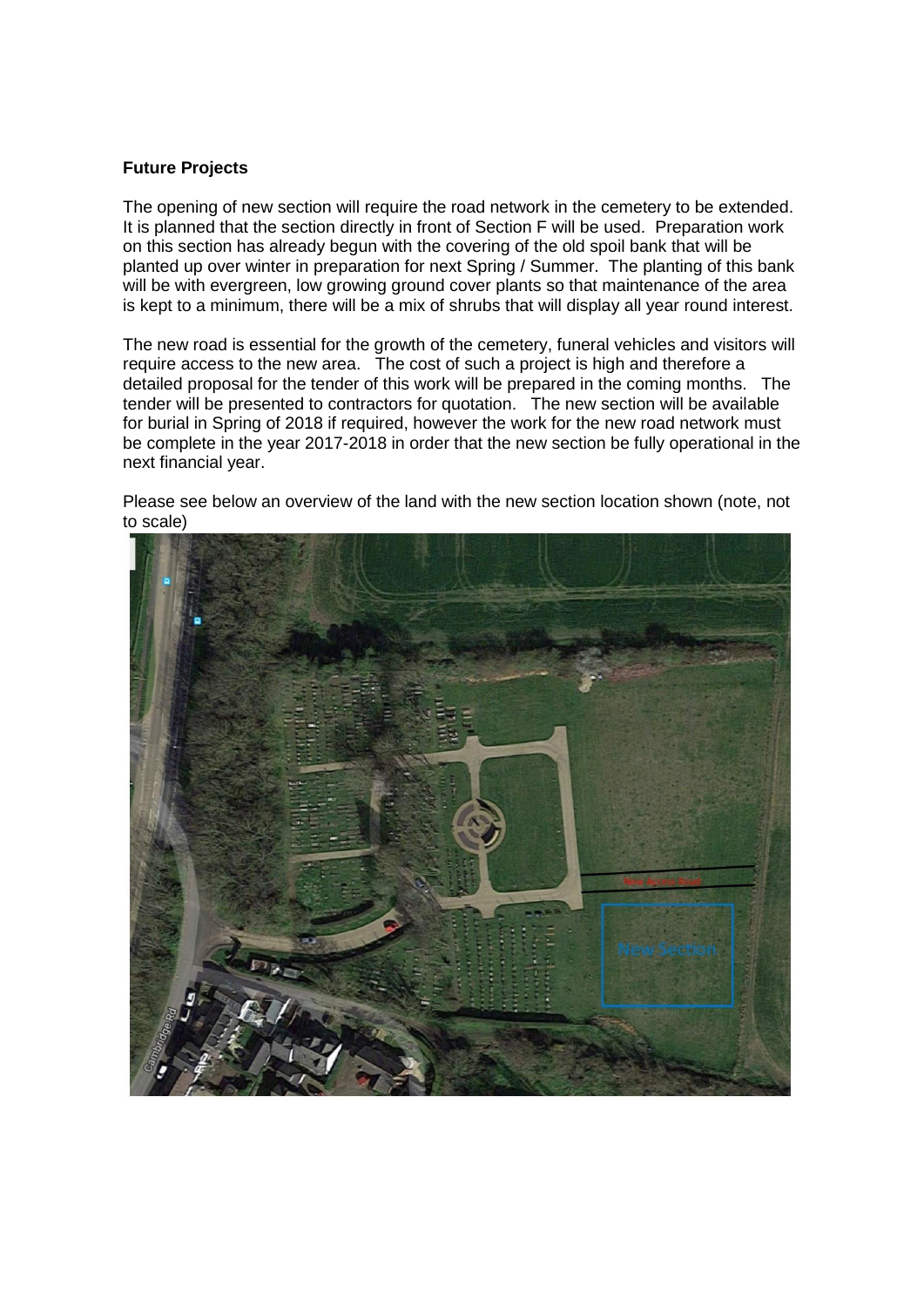| To:      | <b>Amenities Committee</b>                 |
|----------|--------------------------------------------|
| From:    | <b>Richard Bowran</b>                      |
| Subject: | <b>Civic Amenities Report October 2017</b> |
| Date:    | 09 October 2017                            |

## **Introduction**

- We own and operate one civic amenity site; the play area at West Road.
- We are in protracted discussions with EHDC concerning the Bell Street conveniences.
- We are mid project in respect of the refurbishment of the War Memoria

## **West Road Present Situation**

The West Road Park was left with the town council after the asset dispositions in 1974. There existed a rudimentary set of equipment surrounded by a low fence.

Following the sale of the allotment land at Millfields in 2011/12 it was decided to set aside £30,000 to create a new play experience.

This coincided with persistent lobbying from a member of the public to improve the facility. The town council consulted with the parents and children of the surrounding area as to what they would like to see.

There was, and still is to an extent, a difference of opinion about the rights and safeguards surrounding the co-existence of families and dog owners who use the footpath through the area.

After going out to tender the current configuration was built and commissioned in 2013.

The play equipment is inspected and reported on every week and a record kept of the inspection. The grass is cut on average once a week by the Town Ranger. The rubbish bins are emptied once a week as a minimum.

## **West Road Future Situation**

Apart from routine maintenance it is not envisaged that there needs to any significant additional expenditure on this facility.

## **Bell Street conveniences Present Situation**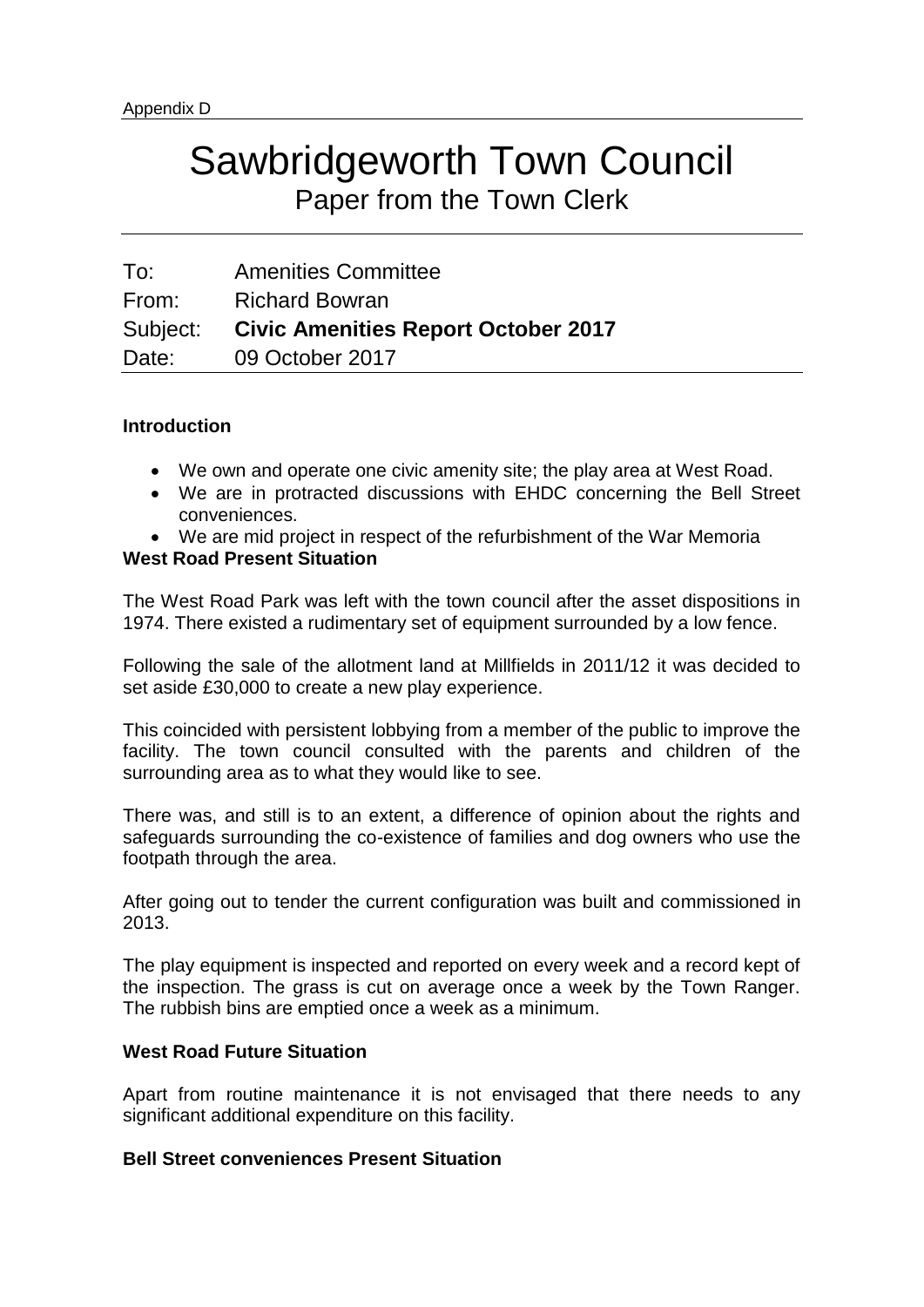The town council has been in discussion with EHDC since September 2013 concerning the future of these facilities which it has been acknowledged are in need of updating.

## **Bell Street conveniences Future Situation**

There are currently no further proposals from EHDC on the table. STC's policy is not to accept any financial responsibility for this facility but to encourage EHDC to carry out improvement works with the balance of the capital sum they are holding in favour of this asset.

## **War Memorial Present Situation**

Extensive research into the repair and refurbishment of the War Memorial have been carried out. There are sums in specific reserve for the project. There is currently a difference of opinion between the preferred monumental mason and the Diocesan Advisory Committee as to the nature of the work to be carried out.

#### **War Memorial Future Situation**

Clerk and a representative of the church top meet with the DAC to negotiate a way forward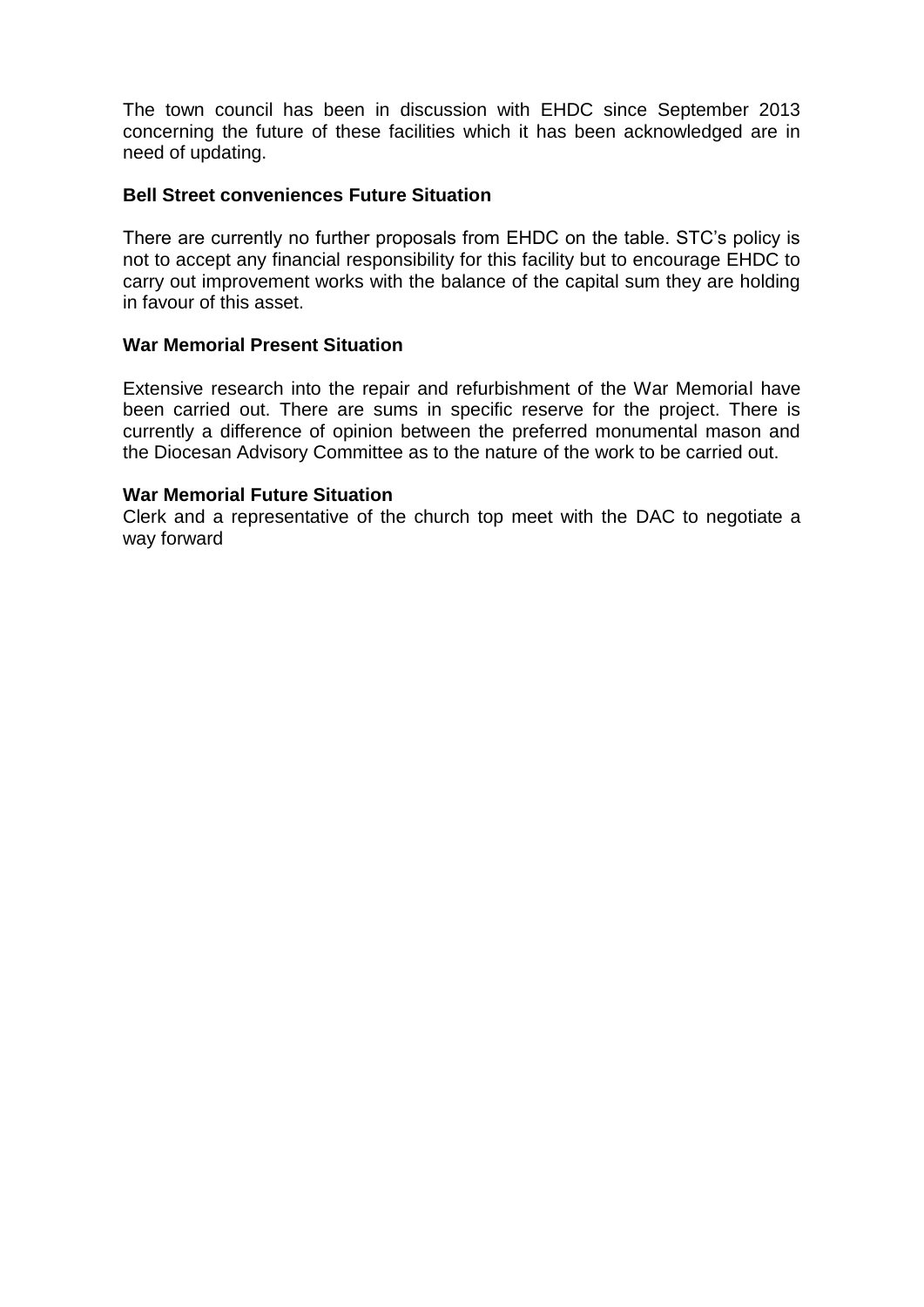| To:      | <b>Amenities Committee</b>                           |
|----------|------------------------------------------------------|
| From:    | <b>Richard Bowran</b>                                |
| Subject: | <b>Footpaths and Open Spaces Report October 2017</b> |
| Date:    | 09 October 2017                                      |

## **Introduction**

We co-operate with East Herts District Council and Hertfordshire County Council over the reporting and maintenance of footpaths and open spaces.

## **Present Situation**

We give regular and frequent advice and assistance to members of the public about footpaths, overgrown hedges and shortly no doubt fallen leaves.

The current major issues we are dealing with at the moment are:

- Permissive footpath from Elmwood to River. If it is established that this is the inherited responsibility of the town council a realistic estimate of the restitution of the path is around £10,000
- Footpath 6 at Kecksys. Following concerns about its location from residents, we have established that the moving of the footpath is legitimate in that it is being located to the correct alignment.
- Footpath adjacent to Kings Court. Following many complaints and protracted discussions with various parties, Herts CC have accepted responsibility for the maintenance and upkeep of the path.

The other major Open Space we care for is at the Rivers Orchard site. We have undertaken the major cut of the year which will cost around £1,000. This will be paid for out of the discretionary budget we have this year of £2,000.

#### **Future Situation**

Conversations with Nicholas Maddex suggest that HCC are going to review the way that they contract for routine maintenance. I have indicated that we are willing to enter into discussions about this.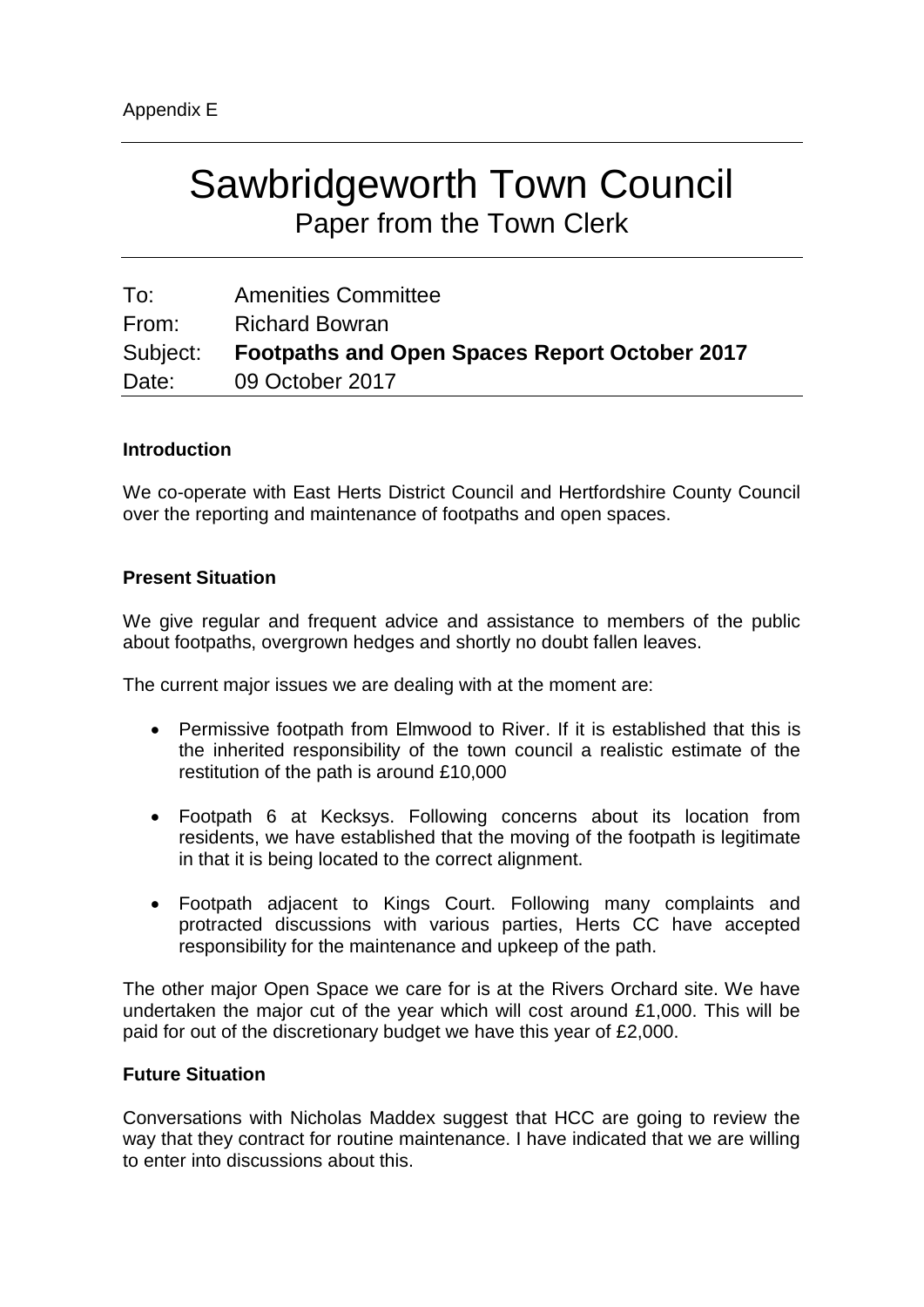| To:      | <b>Amenities Committee</b>            |
|----------|---------------------------------------|
| From:    | <b>Richard Bowran</b>                 |
| Subject: | <b>Operations Report October 2017</b> |
| Date:    | 09 October 2017                       |

## **Introduction**

The main areas of Operations fall under two headings.

- Community Transport
- **•** Fvents.

## **Community Transport Present Situation**

- Sawbobus operating since November 2009. Current financial model depends on grant funding and commercial sponsorship, This model is collapsing and new methods of finance are being investigated.
- Rural expansion  $-$  no-gong discussions with various parties as how to best meet the community transport agenda.
- Self-drive hire fleet consists of two minibuses and is currently selsustaining.

## **Community Transport Future Situation**

- Sawbobus funding assumed secure for 2018/19 but funding pay of around £10,000 has to be addressed
- Rural expansion Clerk writing a paper for submission to EHDC relating to future plans
- Self-drive hire fleet will be adjusted according to need and maintained as self-sufficient.

## **Events Present Situation**

The town council organises and manages several events during the year:

- Fun on the Field. Each July. Attracts over 1,000 attendees as a community event. Budgeted to break even.
- Christmas Lights. Each November. Attracts over 3,000 attendees as a community event. Cost this year is £8,800 for the lights and £2,500 for event costs.
- Remembrance Day. Each November. Council contributes by organising and printing service orders.
- Civic Dinner. At the end of the Civic Year. Objective is to break even on the event but ancillary items contribute to mayor's charity.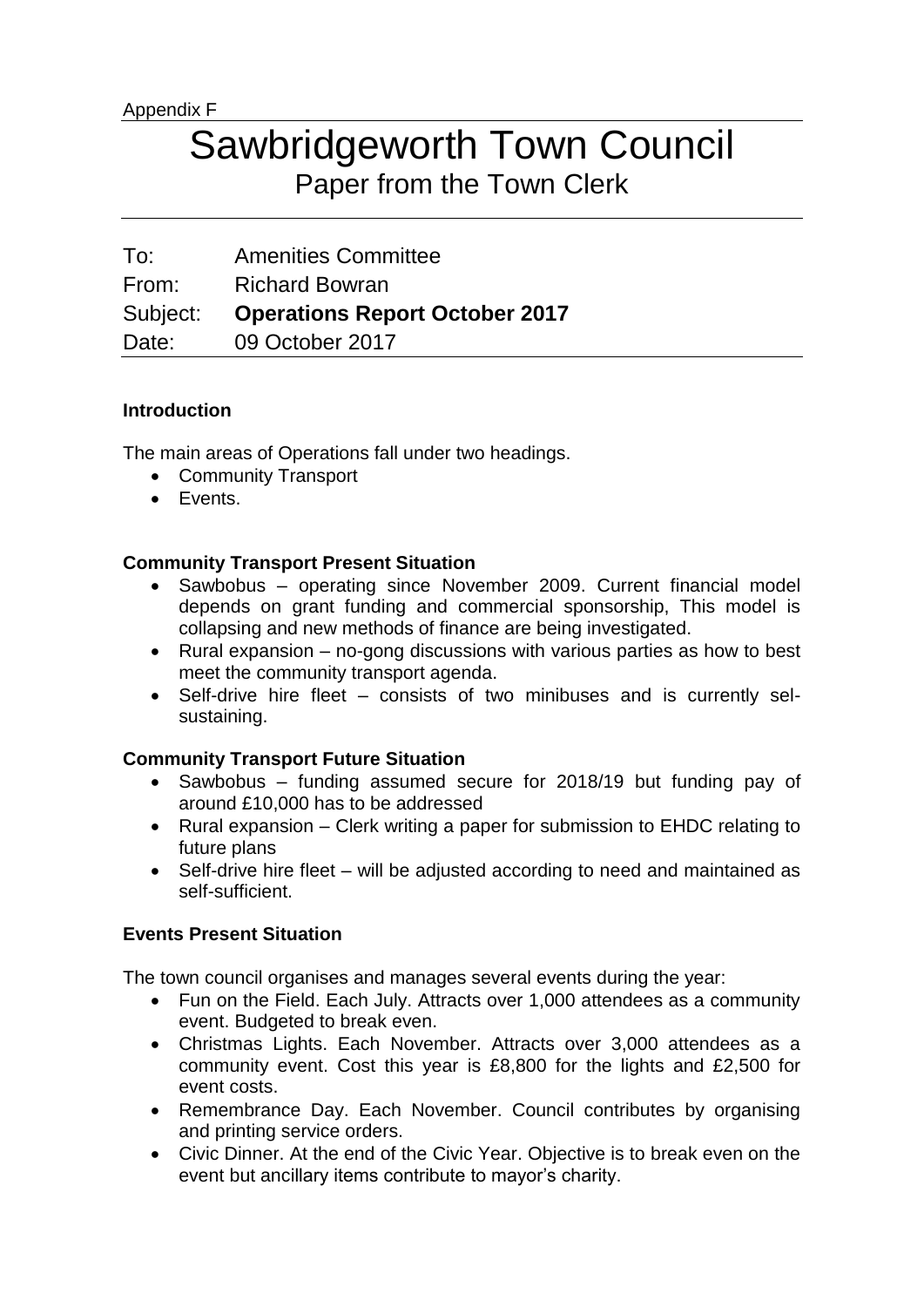## **Events Future Situation**

These events are budget dependant and it is for Members to decide which events should be promoted for the future.

Appendix G

# Sawbridgeworth Town Council Paper from the Town Clerk

| To:   | <b>Amenities Committee</b>                   |
|-------|----------------------------------------------|
| From: | <b>Richard Bowran</b>                        |
|       | Subject: Citizens Awards Report October 2017 |
| Date: | 09 October 2017                              |

## **Introduction**

The annual awards for Citizen of the Year and Young Citizen of the year have been in place in the present format for in excess of 12 years and have been supported by a variety of sponsors in that time.

## **Present Situation**

Some Members of the opinion that it is time the situation was revisited and the scheme revamped.

## **Future Situation**

Members were charged (Minute A17/11) with considering a change of name and format and to present their ideas at this meeting of the committee.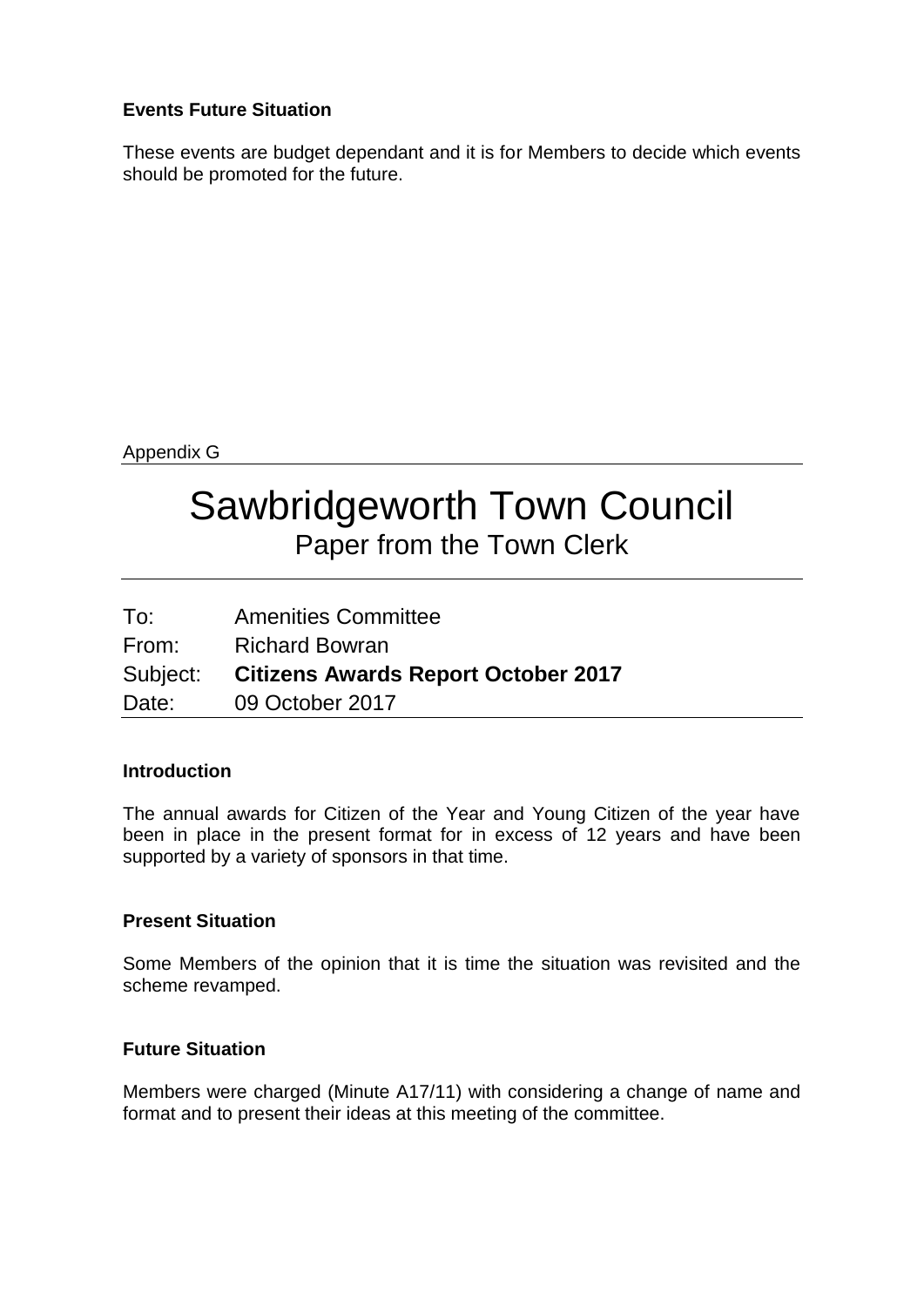| To:      | <b>Amenities Committee</b>                 |
|----------|--------------------------------------------|
| From:    | <b>Richard Bowran</b>                      |
| Subject: | <b>Floral Displays Report October 2017</b> |
| Date:    | 09 October 2017                            |

## **Introduction**

The town council; has provided floral displays for many years in the format of hanging baskets and platers. More recently it has provided a major display in the London Road Planter surrounding the new town sign.

## **Present Situation**

The current floral display dynamic has been in place for some years and we need to refresh and reconsider the offering.

Herts CC have advised that they will be regulating floral displays more strictly in the future, but have yet to reveal the parameters that they will be using.

## **Future Situation**

Asa town we are very limited for display space. The new regulation may well make it impractical to carry on with the present style of offering. We will continue to research into an alternative if it is the council's will for us to do so.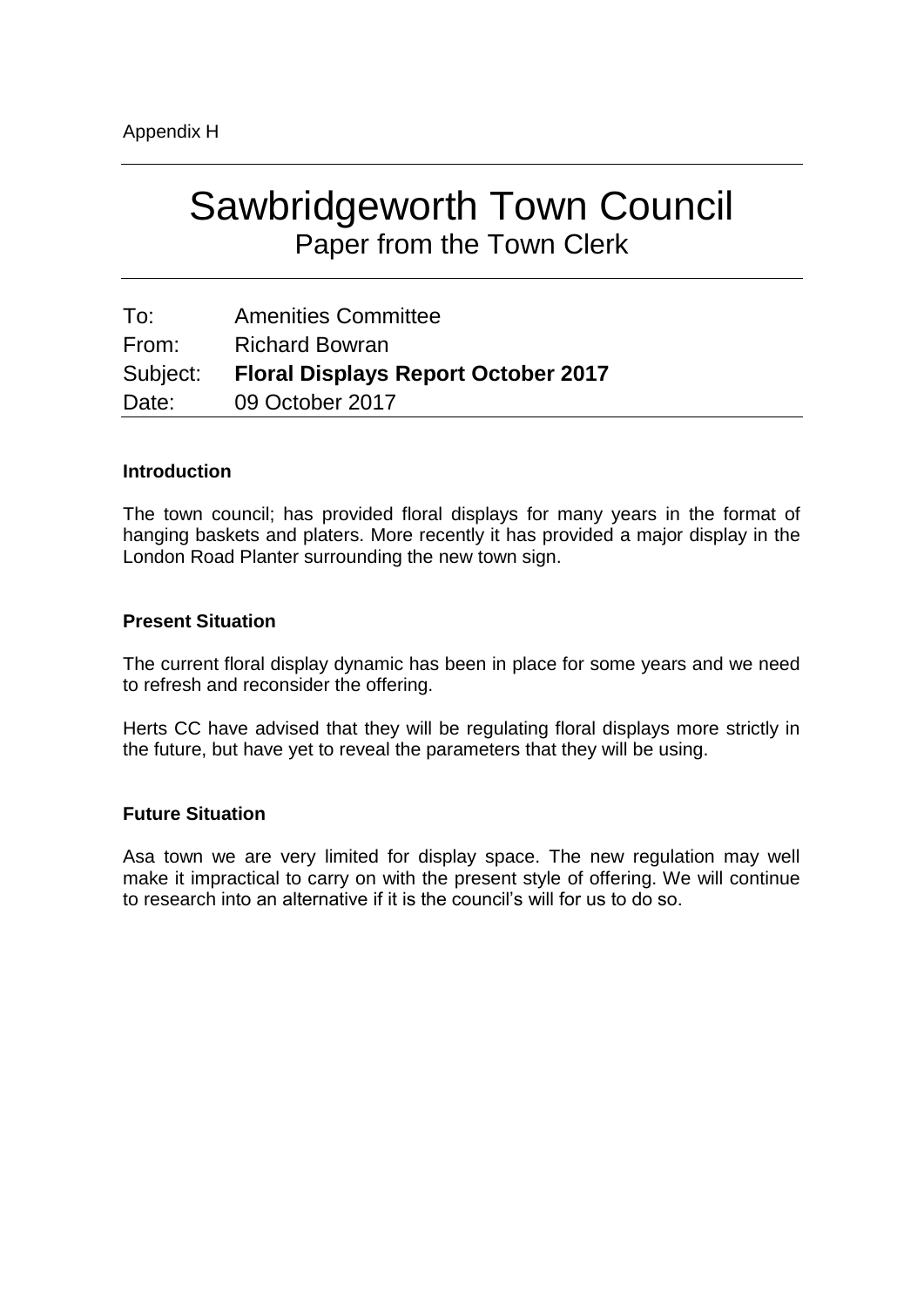# Sawbridgeworth Town Council Paper from the Town Projects Manager

| To:      | <b>Amenities Committee</b>                        |
|----------|---------------------------------------------------|
| From:    | Joanne Sargant                                    |
| Subject: | Markets Report October 2017 (Research & Findings) |
| Date:    | 10 October 2017                                   |

#### **Introduction**

The Town Council successfully ran monthly Farmers' Markets until April 2015. A decision to postpone markets was made by council and officers when a decline in trader participation and falling footfall numbers became evident, at this point the budget for running the markets was break even and therefore to mitigate a deficit a postponement was required. This was a natural break point in the year as a new licence from East Herts Council would be required for the 2015-16 year at a cost of £500. This paper includes information about general economic vibrancy of towns as the success or decline of a market works collaboratively with town vibrancy and demographic factors.

#### **Consequences**

Following an initial spell of social media comments from a very limited few, there was no overwhelming demand to re-establish the market in its current form. Traders in the town had also raised a petition against the monthly market declaring that trade was down on market days; despite best efforts from officers they were unable to persuade traders to substantiate the petition claim.

#### **Research Focus: What are other towns doing?**

- **NABMA Regional Meeting – 30th March 2017:** With a population of just over 20,000 Ely is one of the Britain's smallest cities. NABMA chose to host their regional meeting here as the model adopted is that of a trading company. Ely has a Charter Market every Thursday, Craft and Collectables Market every Saturday, Farmers' Market ever 2<sup>nd</sup> and 4<sup>th</sup> Saturday and a market every Sunday. The markets were declining before the trading company model was adopted. Markets are now once again the heart of Ely. Success of the markets has attributed to increased vibrancy, choice for the community, stepping stones for new small businesses and an increased profit. The main objective in setting out with the trading company model was to increase income in order to freeze the precept demand. This objective has been met. Key requirement to success are the marketing and promotion of the market and community transport services into Ely from rural villages and towns on market days.
- **Great Dunmow:** Information obtained from Town Clerk Caroline Fuller, population 8,830 (2011). The market here is a success and contributes greatly to the economic vibrancy of the town. Key facts: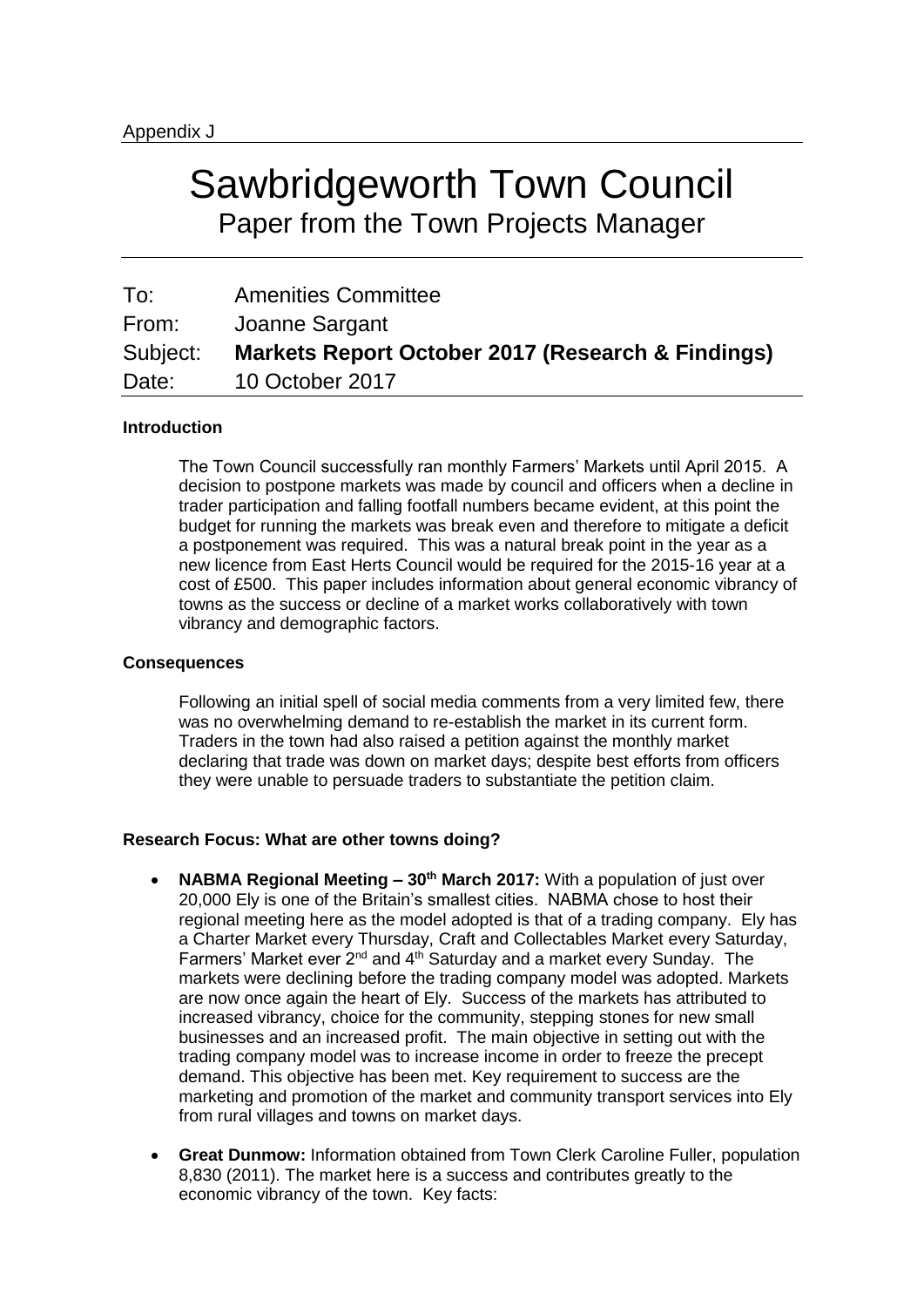- o **Market Day** Weekly on Tuesday
- o **Location** Angel Lane Car Park (rear of the High Street)
- o **Organiser** Independent trader who rents the car park from Uttlesford District Council. (Cost unknown)
- o **Town Teams** initiative also runs in the town by business owners and is successful. Reduced parking offers, tokens for shopping in the town, responsible for Christmas Lights. Town Teams was a project set up by the Prime Minister David Cameron who commissioned Mary Portas to conduct an independent review of the High Streets in England. One of the key recommendations was to: "*...put in place a Town Team: a visionary, strategic and strong operational management team for high streets"*

Great Dunmow continues strongly with the Town Teams model, the only input that it has from the Town Council is a councillor representative present at the meetings.

- o **Chamber of Trade:** also runs in addition to Town Teams and is a long serving traditional group of business owners. It is interesting to note that the independent market organiser, Town Teams and Chamber of Trade all work independently in the town and the Town Council have little or no input.
- **East Herts Towns:** Markets are run in towns under a licence issued by East Herts District Council. In a meeting on 19<sup>th</sup> September 2017 with Town Clerks and CEO of EHDC the following information was obtained.
	- o **Buntingford:** Weekly market on a Monday and this is held as a Charter Market on Market Hill. The market runs under the policy – 'put nothing in, take nothing out'. The Town Clerk reported that this model works well for the town and with the assistance of a lead trader who coordinates the stalls this runs with relative ease and little input from the Town Council in terms of physical resource. Population – 4,820 (Hertfordshire's smallest town)
	- o **Bishops Stortford:** As a historic market town with a population of 37,838 (2011) markets run weekly on Thursdays and Saturdays and every first Saturday of the month there is an additional Farmers' Market (note, this is the result of Sawbridgeworth not renewing their market licence) The markets continue to thrive and are run by the Town Council under licence from EHDC.
	- o **Ware:** Weekly market on a Tuesday. Population of Ware is 18,800. Clerk reported that the market is a popular asset. The market is run by EHDC. The market is held in Tudor Square and the High Street.
	- o **Hertford:** Weekly Saturday market held in Salisbury Square, Maidenhead St, Railway St and Bircherley Green. Population of Hertford is approx. 26,000 (2011) EHDC run the markets and also a monthly Farmers' Market on the second Saturday of the month in the Market Place.

EHDC has made a recommendation to the towns that they wish to hand over the running of all markets directly to the towns; the model derived in Bishop's Stortford will be shared with Hertford and Ware over the coming months and consultation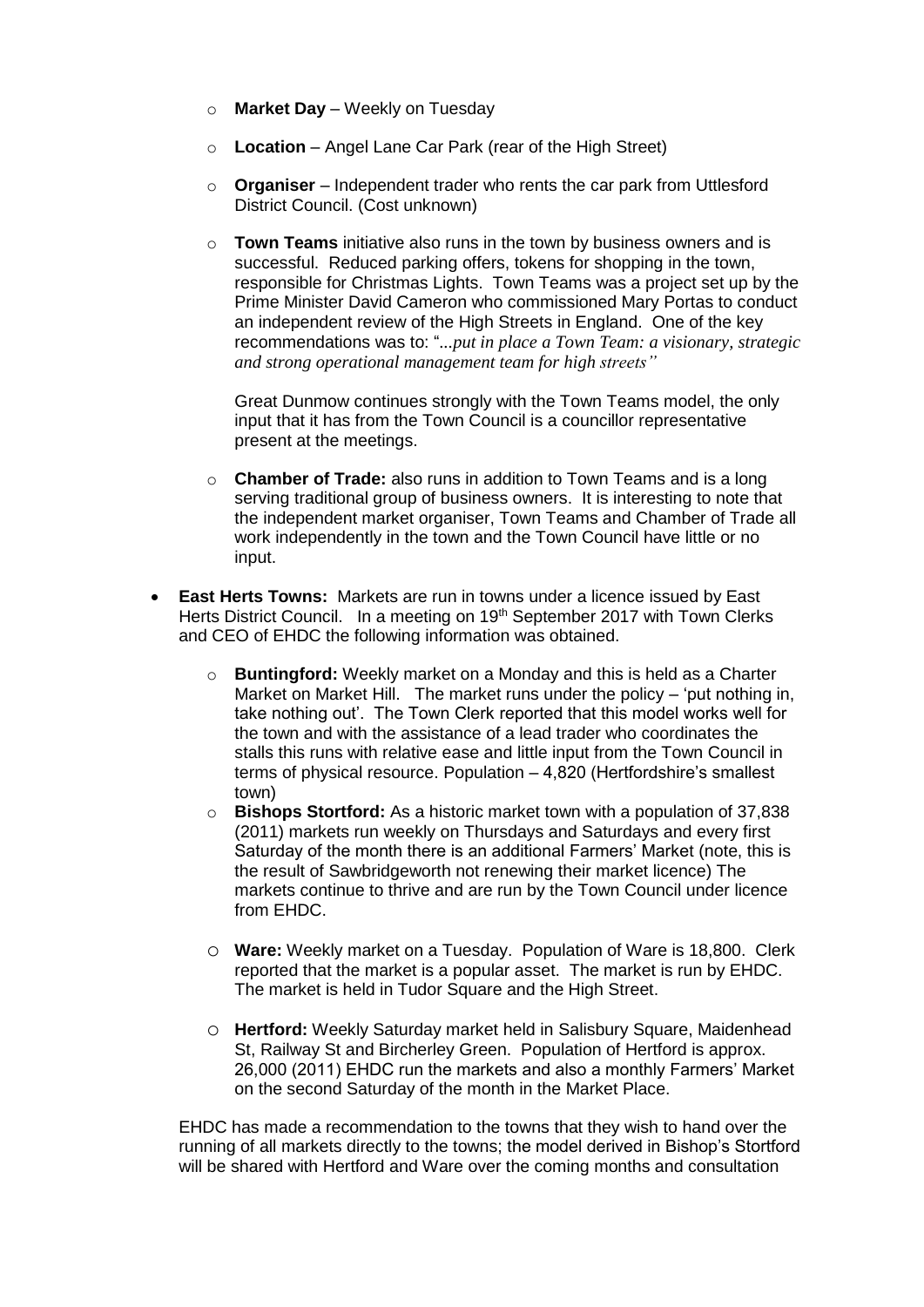with members must take place to resolve to take over the running of their own market.

#### **Present Situation**

A key theme that runs in all of the above case studies is location. Most towns have a dedicated 'market place' and the support of market charter status, something we are lacking in Sawbridgeworth. Markets work well when businesses support and endorse a market in the town to increase footfall and enhance vibrancy. Further research must now be sought if members feel that the introduction of a market could benefit the town but more importantly local businesses.

Key Messages from NABMA regional meeting were:

- $\div$  Markets are the next generation; they are forward thinking and an excellent entrepreneurial tool for the young generation.
- $\div$  They should always be at the heart of the town, not on the outskirts
- One-off events (food festivals etc.) do not contribute to long term sustainability.
- $\cdot$  Incentives on market days such as free parking are essential.
- $\cdot \cdot$  The correct combination of traders is a balancing act for sustainability but when achieved this leads to success
- \* Know your local area and supply what it demands, don't have rigid rules!
- $\div$  Flexibility with trends needs to be adopted when running a market with the scope to adapt accordingly with change.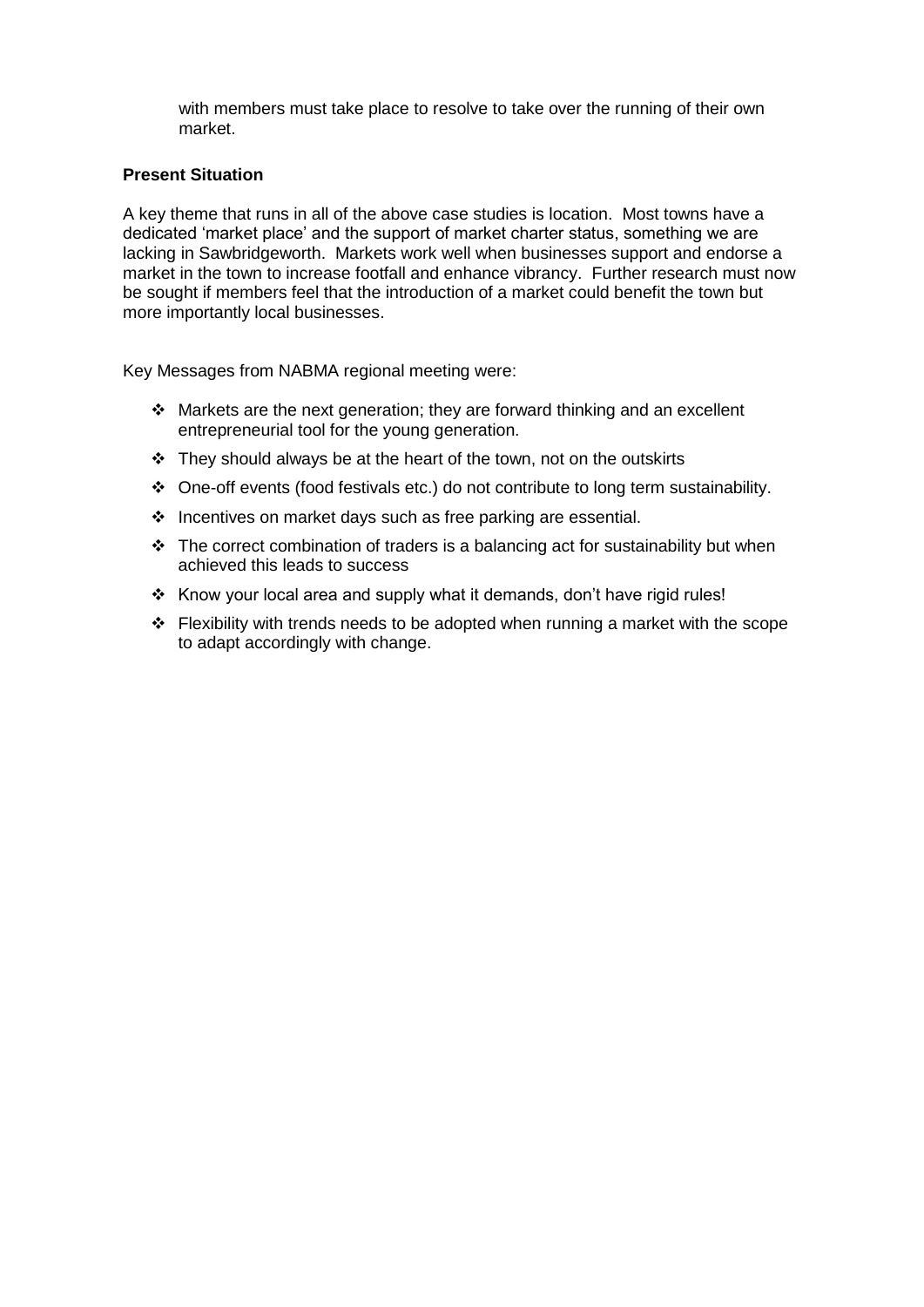| To:   | <b>Amenities Committee</b>                    |
|-------|-----------------------------------------------|
| From: | <b>Richard Bowran</b>                         |
|       | Subject: Christmas Lights Report October 2017 |
| Date: | 09 October 2017                               |

## **Introduction**

The Christmas Lights Event has grown from strength to strength over the last few years and now attracts in excess of 3,000 people on the evening.

## **Present Situation**

The Event continues to be refined in conjunction with partner organisations. Planning for the 2017 event is well under way. Preliminary light installations have already taken place. HCC licencing requirements continue to be an issue which we will have to resolve. Much effort has been put into co-ordination possible conflicting events. A b=novel approach to publicity has been arranged.

## **Future Situation**

We remain open to Members suggestions as to the future format of the event.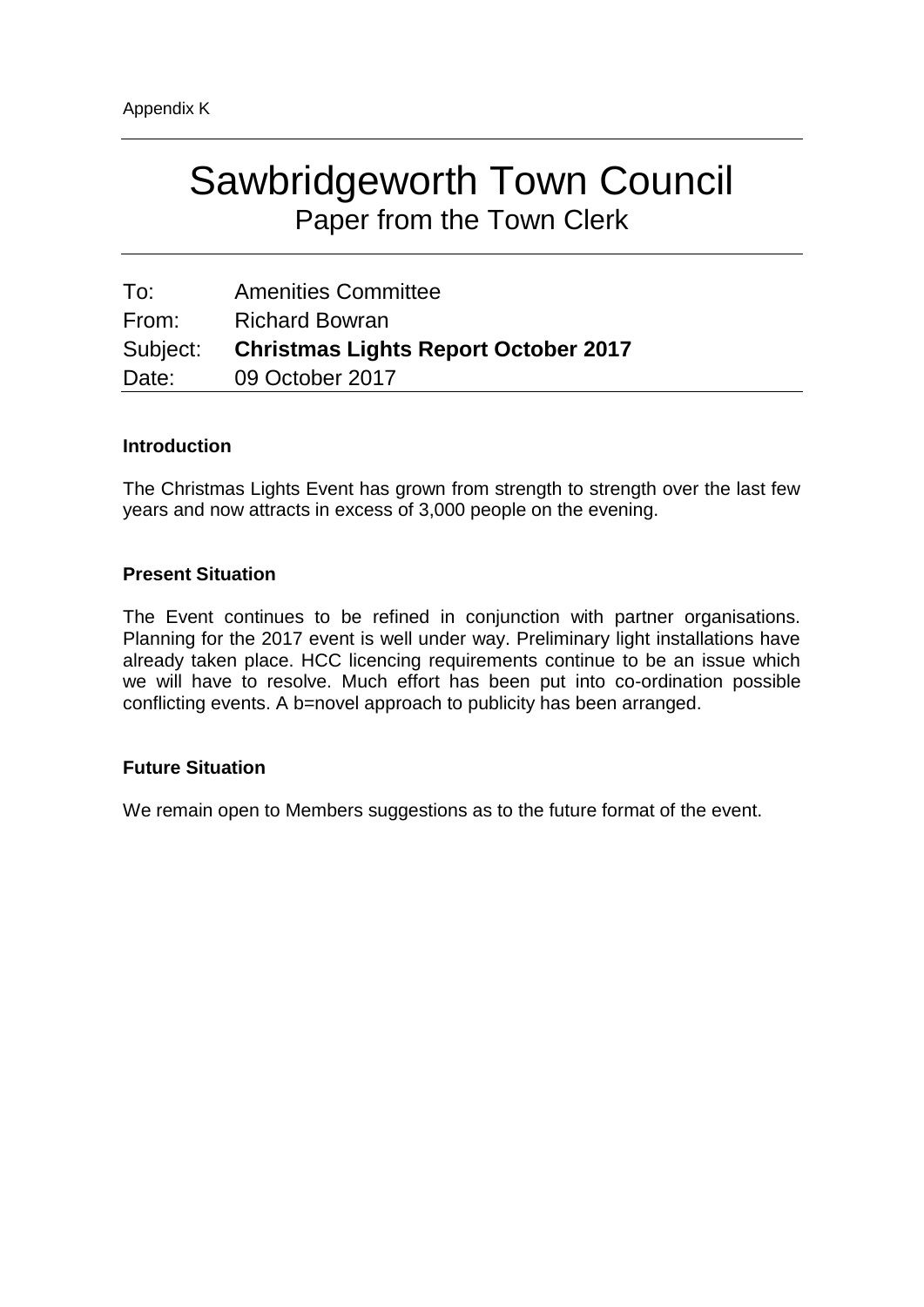To: Amenities Committee From: Richard Bowran Subject: **Budget 2018/19 Report October 2017** Date: 09 October 2017

## **Introduction**

The Amenities Committee must put forward proposals for inclusion in the Budget for 2018/19

## **Proposals**

| Allotments                                     |         |
|------------------------------------------------|---------|
| Bullfields - site clearance<br>$\bigcirc$      | £3,000  |
| Southbrook - water pipe<br>$\circ$             | £1,000  |
| Vantorts - border clearance<br>$\bigcirc$      | £1,500  |
| Bellmead - border clearance<br>$\bigcap$       | £1,000  |
|                                                |         |
| Cemetery                                       |         |
| Spoil dump<br>$\circ$                          | £1,000  |
| <b>Fence Extension</b><br>$\circ$              | £3,000  |
| Roadway<br>$\Omega$                            | £10,000 |
|                                                |         |
| <b>Civic Amenities</b>                         |         |
| <b>West Road</b><br>$\Omega$                   | £500    |
| <b>Bell Street Conveniences</b><br>$\Omega$    | nil     |
| <b>War Memorial</b><br>$\Omega$                | £5,000  |
|                                                |         |
| <b>Footpaths and Open Spaces</b>               |         |
| Elmwood permissive path<br>$\circ$             | £10,000 |
| Footpaths as a contractor<br>$\circ$           | £10,000 |
|                                                |         |
| <b>Operations - Community Transport</b>        |         |
| Sawbobus - subsidy<br>$\circ$                  | £20,000 |
| Rural extension - drivers<br>$\circ$           | £5,000  |
| Hire fleet<br>$\Omega$                         | Nil     |
|                                                |         |
| <b>Operations - Events</b><br>Fun on the Field | £500    |
| $\Omega$                                       | £2,500  |
| <b>Christmas Lights</b><br>$\circ$             | £500    |
| Remembrance Day<br>$\circ$                     | £500    |
| <b>Civic Dinner</b><br>$\Omega$                |         |
|                                                |         |